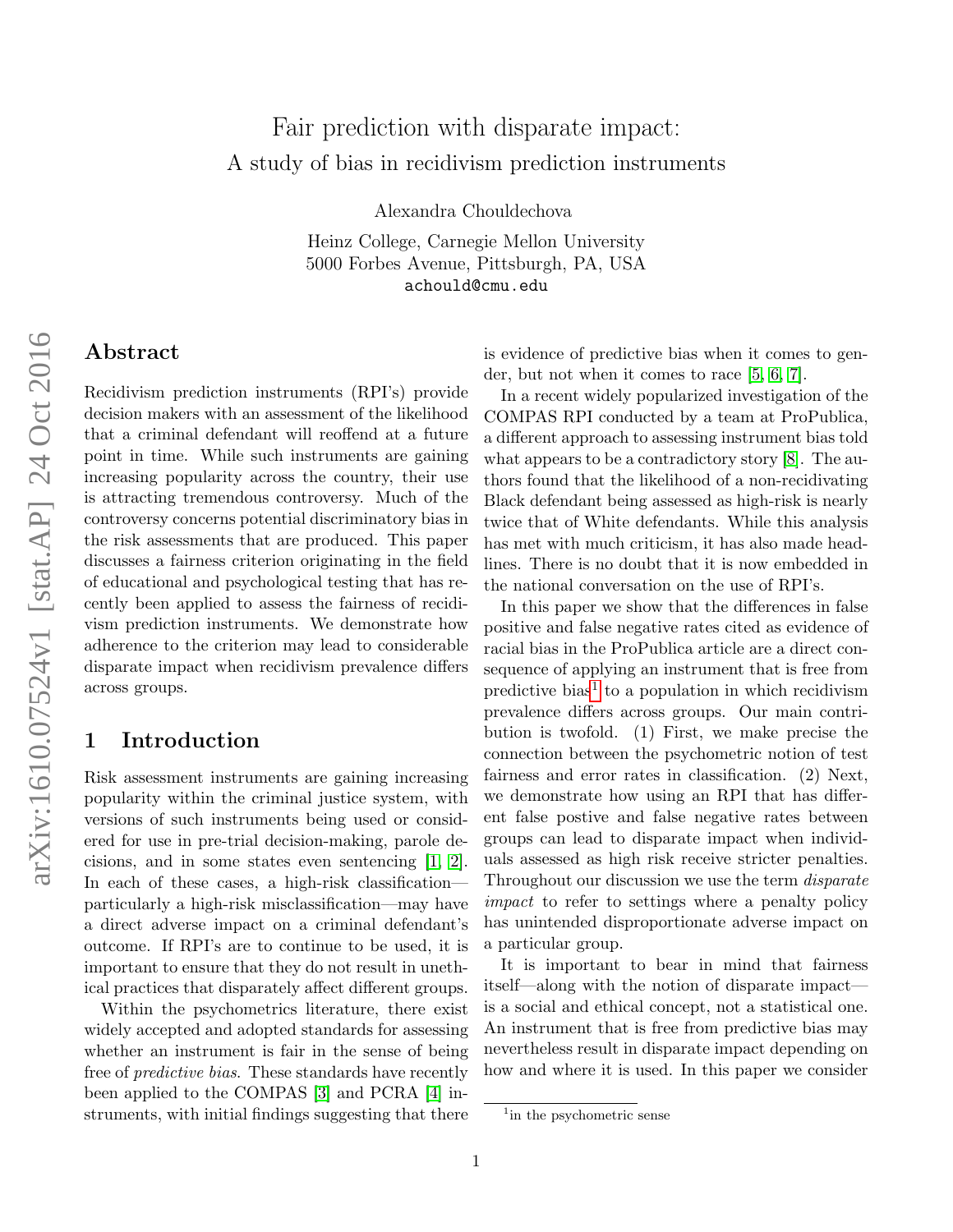hypothetical use cases in which we are able to directly connect statistically quantifiable features of RPI's to a measure of disparate impact.

#### 1.1 Data description and setup

The empirical results in this paper are based on the Broward County data made publicly available by ProPublica [\[9\]](#page-4-8). This data set contains COM-PAS recidivism risk decile scores, 2-year recidivism outcomes, and a number of demographic and crime-related variables. We restrict our attention to the subset of defendants whose race is recorded as African-American  $(b)$  or Caucasian  $(w)$ .

## 2 Assessing fairness

We begin by with some notation. Let  $S = S(x)$ denote the risk score based on covariates  $X = x$ , with higher values of S corresponding to higher levels of assessed risk. Let  $R \in \{b, w\}$  denote the group that the individual belongs to, which may be one of the components of X. Lastly, let  $Y \in \{0,1\}$  be the outcome indicator, with 1 denoting that the given individual recidivates. In this notation, we can think of the psychometric test fairness condition roughly as follows.

**Definition 2.1** (Test fairness). A score  $S = S(x)$  is test-fair (well-calibrated)<sup>[2](#page-1-0)</sup> if it reflects the same likelihood of recidivism irrespective of the individual's group membership,  $R$ . That is, if for all values of  $s$ ,

$$
\mathbb{P}(Y = 1 | S = s, R = b) = \mathbb{P}(Y = 1 | S = s, R = w).
$$
\n(2.1)

Figure [1](#page-1-1) shows a plot of the observed recidivism rates across all possible values of the COMPAS score. We can see that the COMPAS RPI appears to adhere well to the test fairness condition. In their response to the ProPublica investigation, Flores et al. [\[10\]](#page-5-0) further verify this adherence using logistic regression.

#### 2.1 Implied constraints on the false positive and false negative rates

To facilitate a simpler discussion of error rates, we introduce the *coarsened score*  $S_c$ , which is obtained

<span id="page-1-1"></span>

Figure 1: Plot shows  $\mathbb{P}(Y = 1 \mid S = s, R)$  for the COM-PAS decile score, with  $R \in \{\text{Black}, \text{White}\}\text{.}$  Error bars represent 95% confidence intervals.

by thresholding S at some cutoff  $s_{HR}$ .

$$
S_c(x) \equiv \begin{cases} \text{HR} & \text{if } S(x) > s_{HR} \\ \text{LR} & \text{if } S(x) \le s_{HR} \end{cases} \tag{2.2}
$$

The coarsened score simply assesses each defendant as being at high-risk or low-risk of recidivism. For the purpose of our discussion, we will think of  $S_c$  as a classifier used to predict the binary outcome Y. This allows us to summarize  $S_c$  in terms of a confusion matrix, as shown below.

|       |     | $S_c =$ Low-Risk $S_c =$ High-Risk |
|-------|-----|------------------------------------|
| $Y=0$ |     |                                    |
| $Y=1$ | Е'N |                                    |

It is easily verified that test fairness of S implies that the positive predictive value of the coarsened score  $S_c$  does not depend on  $R$ . More precisely, it implies that that the quantity

<span id="page-1-2"></span>
$$
PPV(S_c | R = r) \equiv \mathbb{P}(Y = 1 | S_c = HR, R = r)
$$
\n(2.3)

does not depend on  $r$ . Equation [\(2.3\)](#page-1-2) thus forms a necessary condition for the test fairness of S. We can think of this as a constraint on the values of the confusion matrix. A second constraint—one that we have no direct control over—is the recidivism prevalence within groups, which we denote here by  $p_r \equiv \mathbb{P}(Y=1 \mid R=r).$ 

Given values of the PPV  $\in (0,1)$  and prevalence  $p \in (0, 1)$ , it is straightforward to show that the *false* negative rate  $\text{FNR} = \mathbb{P}(S_c = \text{LR} | Y = 1)$  and false positive rate  $\text{FPR} = \mathbb{P}(S_c = \text{HR} | Y = 0)$  are related

<span id="page-1-0"></span><sup>2</sup>Depending on the context, we may further desire that this criterion is satisfied when we condition on some of the covariates. Our analysis extends to this case as well.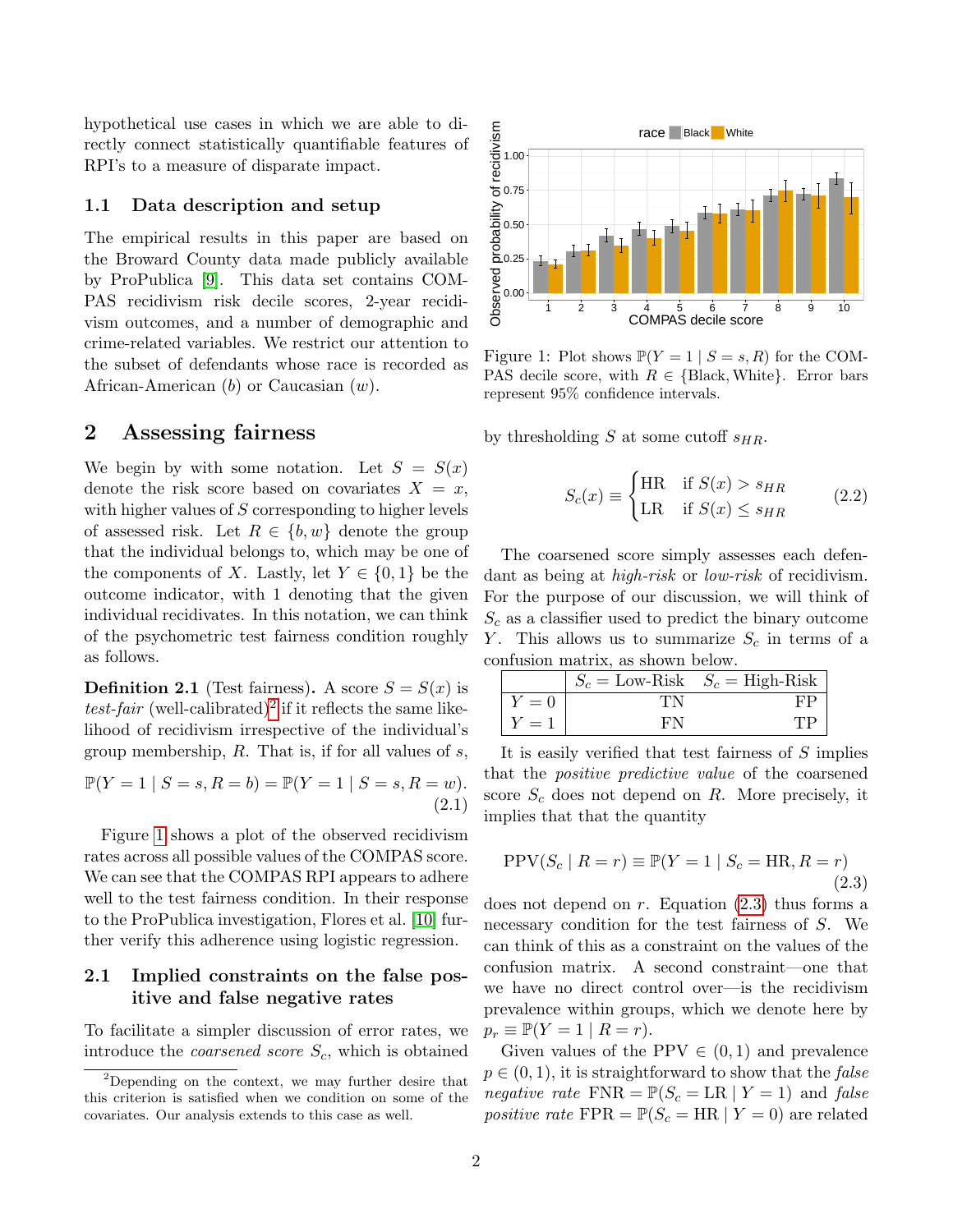via the equation

$$
\text{FPR} = \frac{p}{1 - p} \frac{1 - \text{PPV}}{\text{PPV}} (1 - \text{FNR}). \tag{2.4}
$$

A direct implication of this simple expression is that when the recidivism prevalence differs between two groups, a test-fair score  $S_c$  cannot have equal false positive and negative rates across those groups.[3](#page-2-0)

This observation enables us to better understand why the ProPublica authors observed large discrepancies in FPR and FNR between Black and White defendants.<sup>[4](#page-2-1)</sup> The recidivism rate among back defendants in the data is 51%, compared to 39% for White defendants. Since the COMPAS RPI approximately satisfies test fairness, we know that some level of imbalance in the error rates must exist.

### 3 Assessing impact

In this section we show how differences in false positive and false negative rates can result in disparate impact under policies where a high-risk assessment results in a stricter penalty for the defendant. Such situations may arise when risk assessments are used to inform bail, parole, or sentencing decisions. In the state of Pennsylvania, for instance, statutes permit the use of RPI's in sentencing, provided that the sentence ultimately falls within accepted guidelines. We use the term "penalty" somewhat loosely in this discussion to refer to outcomes both in the pre-trial and post-conviction phase of legal proceedings. Even though pre-trial outcomes such as the amount at which bail is set are not punitive in a legal sense, we nevertheless refer to bail amount as a "penalty" for the purpose of our discussion.

There are notable cases where RPI's are used for the express purpose of informing risk reduction efforts. In such settings, individuals assessed as high risk receive what may be viewed as a benefit rather than a penalty. The PCRA score, for instance, is intended to support precisely this type of decisionmaking at the federal courts level. Our analysis in this section specifically addresses use cases where high-risk individuals receive stricter penalties.

To begin, consider a setting in which guidelines indicate that a defendant is to receive a penalty  $t_L \leq$  $T \leq t_H$ . A very simple risk-based approach, which we will refer to as the MinMax policy, would be to assign penalties as follows:

$$
T_{\text{MinMax}} = \begin{cases} t_L & \text{if } S_c = \text{ Low-risk} \\ t_H & \text{if } S_c = \text{ High-risk} \end{cases} \tag{3.1}
$$

In this simple setting, we can precisely characterize the extent of disparate impact in terms of recognizable quantities. Define  $T_{r,y}$  to be the penalty given to a defendant in group  $R = r$  with observed outcome  $Y = y \in \{0,1\}$ , and let  $\Delta = \Delta(y_1, y_2)$  $\mathbb{E}(T_{b,y_1}-T_{w,y_2})$  be expected difference in sentence between defendants in different groups.  $\Delta$  is a measure of disparate impact.

**Proposition 3.1.** The expected difference in penalty under the MinMax policy is given by

$$
\Delta \equiv \mathbb{E}_{\text{MinMax}}(T_{b,y_1} - T_{w,y_2})
$$
  
=  $(t_H - t_L) [\mathbb{P}(S_c = HR \mid R = b, Y = y_1)$   
 $-\mathbb{P}(S_c = HR \mid R = w, Y = y_2)]$ 

We will discuss two immediate Corollaries of this result.

Corollary 3.1 (Non-recidivators). Among individuals who do not recidivate, the difference in average penalty under the MinMax policy is

<span id="page-2-2"></span>
$$
\Delta = (t_H - t_L)(\text{FPR}_b - \text{FPR}_w) \tag{3.2}
$$

Corollary 3.2 (Recidivators). Among individuals who recidivate, the difference in average penalty under the MinMax policy is

<span id="page-2-3"></span>
$$
\Delta = (t_H - t_L)(\text{FNR}_w - \text{FNR}_b) \tag{3.3}
$$

When using a test-fair RPI in populations where recidivism prevalence differs across groups, it will generally be the case that the higher recidivism prevalence group will have a higher FPR and lower FNR. From equations [\(3.2\)](#page-2-2) and [\(3.3\)](#page-2-3), we can see that this would result in greater penalties for defendants in the higher prevalence group, both among recidivating and non-recidivating offenders.

An interesting special case to consider is one where  $t_L = 0$ . This could arise in sentencing decisions for

<span id="page-2-0"></span><sup>3</sup>This observation is also made in independent concurrent work by Kleinberg et al. [\[11\]](#page-5-1).

<span id="page-2-1"></span><sup>&</sup>lt;sup>4</sup>Black: FPR =  $45\%$ , FNR =  $28\%$ .

White:  $FPR = 23\%$ ,  $FNR = 48\%$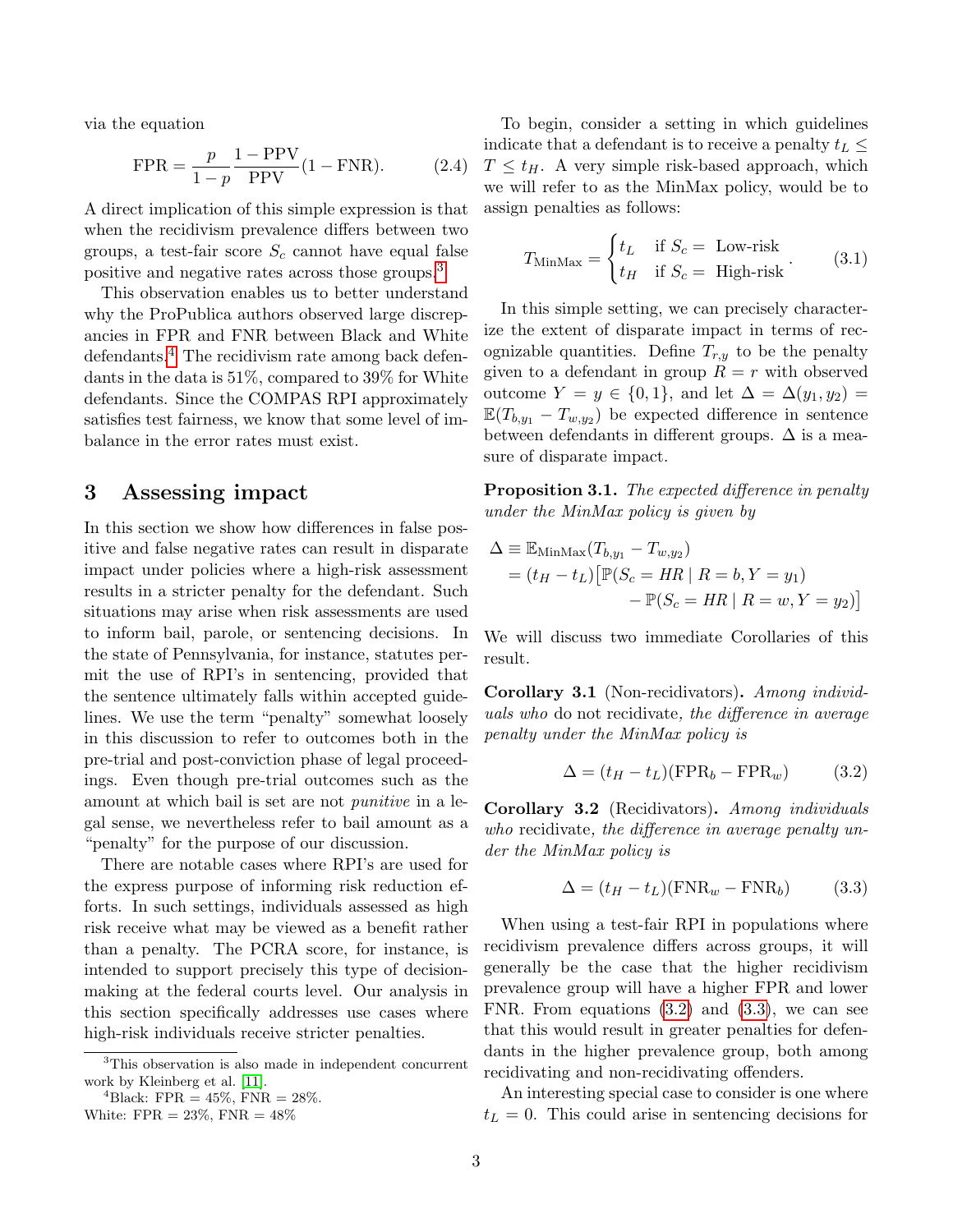offenders convicted of low-severity crimes who have good prior records. In such cases, so-called restorative sanctions may be imposed as an alternative to a period of incarceration. If we further take  $t_H = 1$ , then  $\mathbb{E}T = \mathbb{P}(T \neq 0)$ , which can be interpreted as the probability that a defendant receives a sentence imposing some period of incarceration.

It's easy to see that in such settings a nonrecidivating defendant in group b is  $\text{FPR}_b/\text{FPR}_w$ times more likely to be incarcerated compared to a non-recidivating defendant in group  $w<sup>5</sup>$  $w<sup>5</sup>$  $w<sup>5</sup>$ . This naturally raises the question of whether overall differences in error rates are observed to persist across more granular subgroups.

One might expect that differences in false positive rates are largely attributable to the subset of defendants who are charged with more serious offenses and who have a larger number of prior arrests/convictions. While it is true that the false positive rates within both racial groups are higher for defendants with worse criminal histories, considerable between-group differences in these error rates persist across low prior count subgroups. Figure [2](#page-3-1) shows a plot of false positive rates across different ranges of prior count for defendants charged with a misdemeanor offense, which is the lowest severity criminal offense category. As one can see, differences in false positive rates between Black defendants and White defendants persist across prior record subgroups.

#### 3.1 Connections to measures of effect size

A natural question to ask is whether the level of disparate impact,  $\Delta$ , is related to some measures of effect size commonly used in scientific reporting. With a small generalization of the % non-overlap measure, we can answer this question in the affirmative.

The % non-overlap of two distributions is generally calculated assuming both distributions are normal, and thus has a one-to-one correspondence to Cohen's  $d$  [\[12\]](#page-5-2).<sup>[6](#page-3-2)</sup> Figure [3](#page-3-3) shows that the COMPAS decile score is far from being normally distributed. A more reasonable way to calculate % non-overlap is to note that in the Gaussian case % non-overlap

<span id="page-3-1"></span>

Figure 2: False positive rates across prior record count for defendants charged with a Misdemeanor offense. Plot is based on assessing a defendant as "high-risk" if their COMPAS decile score is  $> 4$ . Error bars represent 95% confidence intervals.

<span id="page-3-3"></span>

Figure 3: COMPAS decile score histograms for Black and White defendants. Cohen's  $d = 0.60$ , non-overlap  $d_{\text{TV}}(f_b, f_w) = 24.5\%.$ 

is equivalent to the total variation distance. Letting  $f_{r,y}(s)$  denote the score distribution for race r and recidivism outcome  $y$ , one can establish the following sharp bound on  $\Delta$ .

Proposition 3.2 (Percent overlap bound). Under the MinMax policy,

$$
\Delta \le (t_H - t_L) d_{\mathrm{TV}}(f_{b,y}, f_{w,y}).
$$

### 4 Discussion

The primary contribution of this paper was to show how disparate impact can result from the use of a recidivism prediction instrument that is known to be free from predictive bias. Our analysis focussed on the simple setting where a binary risk assessment

<span id="page-3-0"></span><sup>&</sup>lt;sup>5</sup>We are overloading notation in this expression: Here,  $FPR_r = \mathbb{P}(HR \mid R = r, t_L = 0)$ , similarly for  $FNR_r$ .

<span id="page-3-2"></span> $^{6}d = \frac{\bar{S}_{b}-\bar{S}_{w}}{SD}$ , where SD is a pooled estimate of standard deviation.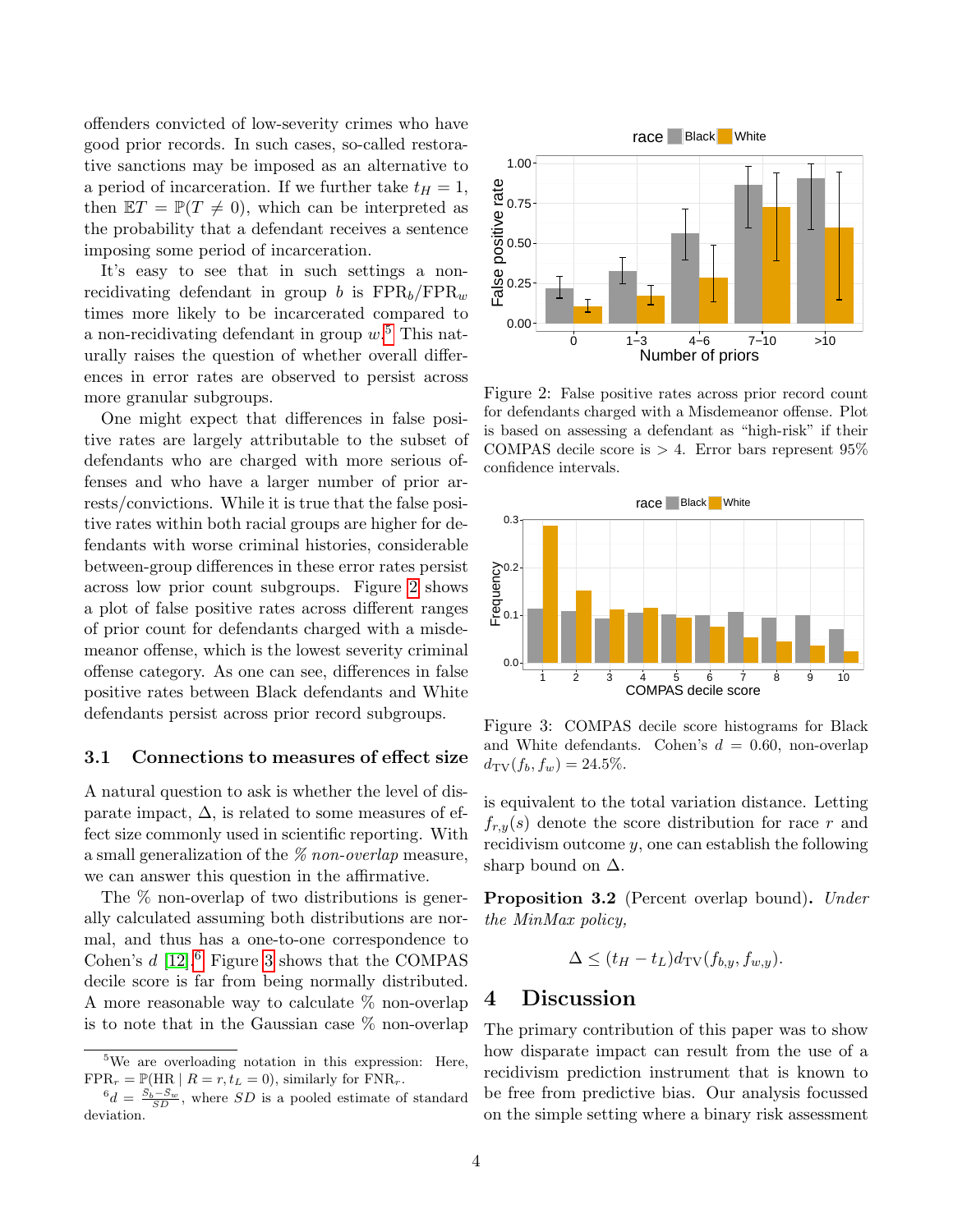was used to inform a binary penalty policy. While all of the formulas have natural analogs in the nonbinary score and penalty setting, we find that all of the salient features are already present in the analysis of the simpler binary-binary problem.

Our analysis indicates that there are risk assessment use cases in which it is desirable to balance error rates across different groups, even though this will generally result in risk assessments that are not free from predictive bias. However, balancing error rates overall may not be sufficient, as this does not guarantee balance at finer levels of granularity. That is, even if  $\text{FPR}_b = \text{FPR}_w$ , we may still see differences in error rates within prior record score categories (see e.g., Figure [2\)](#page-3-1). One needs to decide the level of granularity at which error rate balance is desirable to achieve.

In closing, we would like to note that there is a large body of literature showing that data-driven risk assessment instruments tend to be more accurate than professional human judgements [\[13,](#page-5-3) [14\]](#page-5-4), and investigating whether human-driven decisions are themselves prone to exhibiting racial bias [\[15,](#page-5-5) [16\]](#page-5-6). We should not abandon the data-driven approach on the basis of negative headlines. Rather, we need to work to ensure that the instruments we use are demonstrably free from the kinds of quantifiable biases that could lead to disparate impact in the specific contexts in which they are to be applied.

## References

- <span id="page-4-0"></span>[1] Thomas Blomberg, William Bales, Karen Mann, Ryan Meldrum, and Joe Nedelec. Validation of the compas risk assessment classification instrument. 2010.
- <span id="page-4-1"></span>[2] Ben Casselman Anna Maria Barry-Jester and Dana Goldstein. Should prison sentences be based on crimes that haven't been committed yet?
- <span id="page-4-2"></span>[3] Northpointe. Compas risk & need assessment system: Selected questions posed by inquiring agencies.
- <span id="page-4-3"></span>[4] Administrative Office of the United States Courts. An overview of the federal post conviction risk assessment, September 2011.
- <span id="page-4-4"></span>[5] Jay P Singh. Predictive validity performance indicators in violence risk assessment: A methodological primer. Behavioral Sciences  $\mathcal{C}$  the Law, 31(1):8–22, 2013.
- <span id="page-4-5"></span>[6] Jennifer L Skeem and Christopher T Lowenkamp. Risk, race,  $\&$  recidivism: Predictive bias and disparate impact. Available at SSRN, 2015.
- <span id="page-4-6"></span>[7] Jennifer L Skeem, John Monahan, and Christopher T Lowenkamp. Gender, risk assessment, and sanctioning: The cost of treating women like men. Available at SSRN 2718460, 2016.
- <span id="page-4-7"></span>[8] Julia Angwin, Jeff Larson, Surya Mattu, and Lauren Kirchner. Machine bias: There's software used across the country to predict future criminals. and it's biased against blacks. 2016. URL [https://www.propublica.org/article/](https://www.propublica.org/article/machine- bias-risk-assessments-in-criminal-sentencing) machine-bias-risk-assessments-in-criminal-senten
- <span id="page-4-8"></span>[9] Julia Angwin, Jeff Larson, Surya Mattu, and Lauren Kirchner. How we analyzed the compas recidivism algorithm. 2016. URL [https://www.propublica.org/article/](https://www.propublica.org/article/how- we-analyzed-the-compas-recidivism-algorithm) [how-we-analyzed-the-compas-recidivism-algorithm](https://www.propublica.org/article/how- we-analyzed-the-compas-recidivism-algorithm).